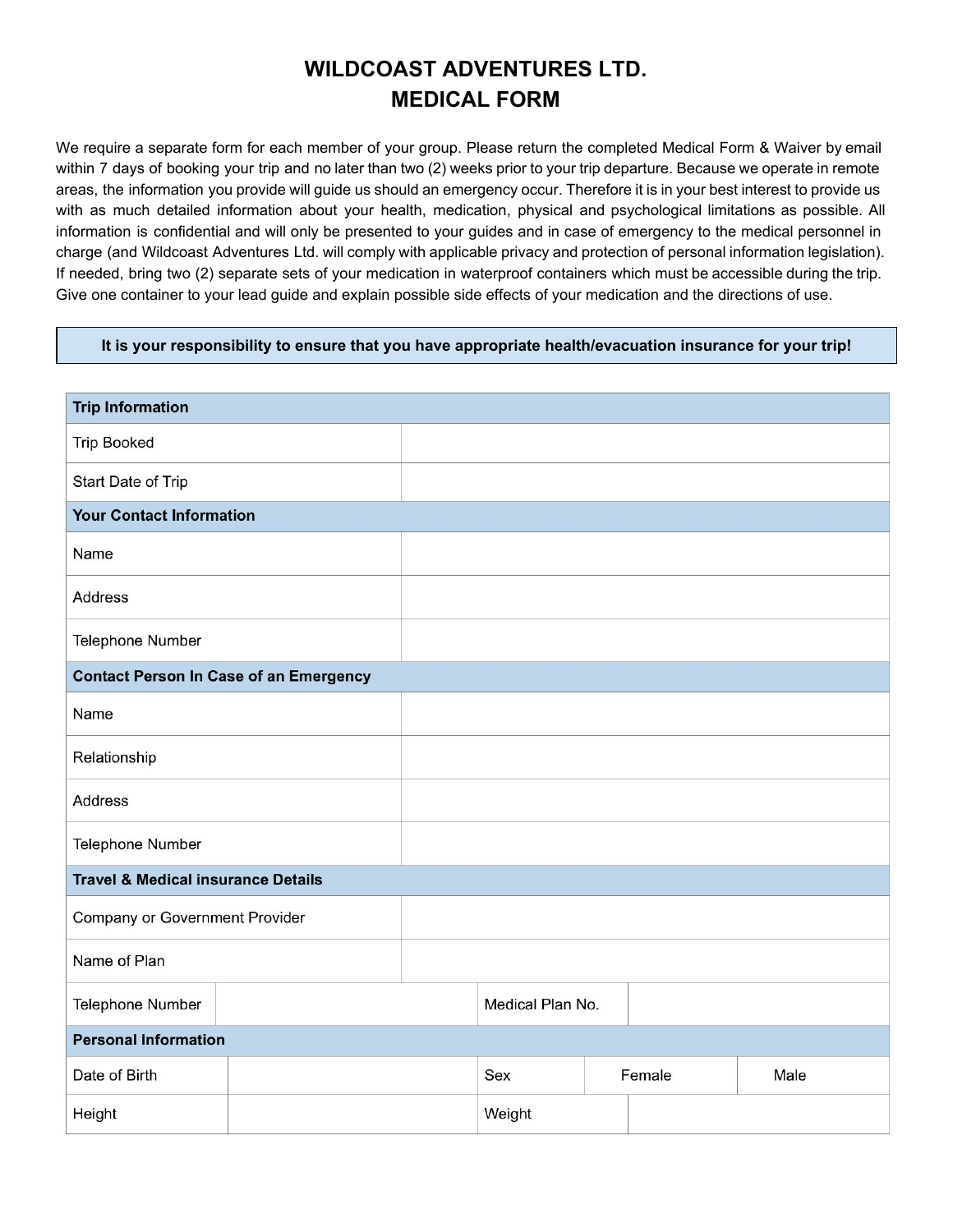| <b>Outdoor Experience</b>                                                                                            |           |    |          |             |
|----------------------------------------------------------------------------------------------------------------------|-----------|----|----------|-------------|
| Kayaking Experience                                                                                                  | Lots      |    | Moderate | None        |
| Can you swim?                                                                                                        | Yes       | No |          |             |
| Fear of water, heights, etc.?                                                                                        | Yes       | No |          |             |
| If yes, provide details                                                                                              |           |    |          |             |
| <b>General Health</b>                                                                                                |           |    |          |             |
| <b>Fitness Level</b>                                                                                                 | Very good |    | Moderate | Not so good |
| Date of last tetanus shot or booster?                                                                                |           |    |          |             |
| Do you wear eyeglasses?<br>(if yes, eyeglass straps are recommended)                                                 | Yes       | No |          |             |
| Do you use a hearing aid?                                                                                            | Yes       | No |          |             |
| Are you pregnant?                                                                                                    | Yes       | No |          |             |
| Do you have known allergies, previous allergic<br>reactions or sensitivities?                                        | Yes       | No |          |             |
| If yes, do you carry an Epi-pen? Provide all<br>relevant additional details                                          |           |    |          |             |
| Do you have any physical disabilities, injuries<br>or medical conditions that may be irritated by<br>kayaking?       | Yes       | No |          |             |
| If yes, provide details                                                                                              |           |    |          |             |
| Any chronic disabilities?                                                                                            | Yes       | No |          |             |
| If yes, provide details                                                                                              |           |    |          |             |
| Are you on medication?<br>(bring sufficient amount for your trip and pack in water and<br>sun proof container.)      | Yes       | No |          |             |
| If yes, provide details                                                                                              |           |    |          |             |
| Do you have or have you had and any<br>psychological problems?<br>(ex. depression, anxiety, substance abuse, other?) | Yes       | No |          |             |
| If yes, provide details                                                                                              |           |    |          |             |
| Have you in the last year been in medical<br>treatment?                                                              | Yes       | No |          |             |
| If yes, provide details                                                                                              |           |    |          |             |